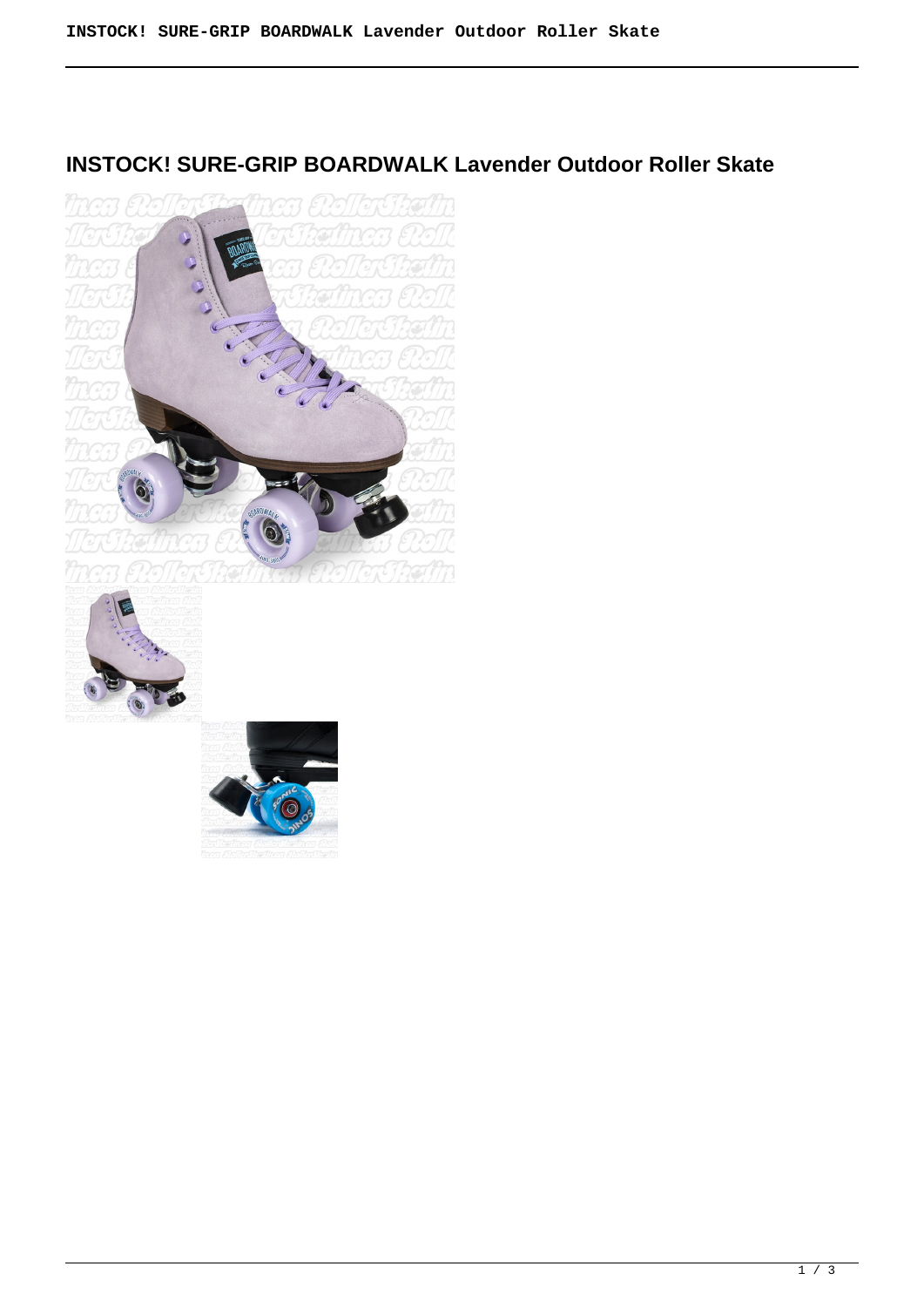

The SURE-GRIP BOARDWALK is super durable and looks great too! Ready to Rock the Great Outdoors!!

Rating: Not Rated Yet **Price**  Base price with tax \$320.00

Price with discount \$295.00

Salesprice with discount

Sales price \$295.00

Sales price without tax \$295.00

Save: \$-25.00

Tax amount

[Ask a question about this product](https://rollerskatin.ca/index.php?option=com_virtuemart&view=productdetails&task=askquestion&virtuemart_product_id=1166&virtuemart_category_id=28&tmpl=component)

## Description

The **SURE-GRIP BOARDWALK Lavender Outdoor Skate** is a great entry level to intermediate level roller skate in a traditional retro hightop with high heel, similar to what you are used to skating with rink rental roller skates, available in four great vibrant colors! The Sure-Grip BOARDWALK features a durable suede leather outer with soft padded interior and super strong nylon plate, stitched sole, metal trucks, ABEC 3 bearings, and Sure-Grip Outdoor BoardWalk wheels in 82A a nice outdoor durometer wheel which provides good grip and more roll than 78A, with a comfortable ride! A fantastic beginner quad skate for anyone trying to learn rollerskating, or someone just coming back to the sport, without a big pricetag! Fits more feet with a wider toe box than some of the older traditional hightops that were very narrow at the front. Add one or two back brakes if you skate on trails with hills involved or want to stop quickly. ...Don't forget to order safety equipment too!

**Boardwalk Lavender Package Features:**